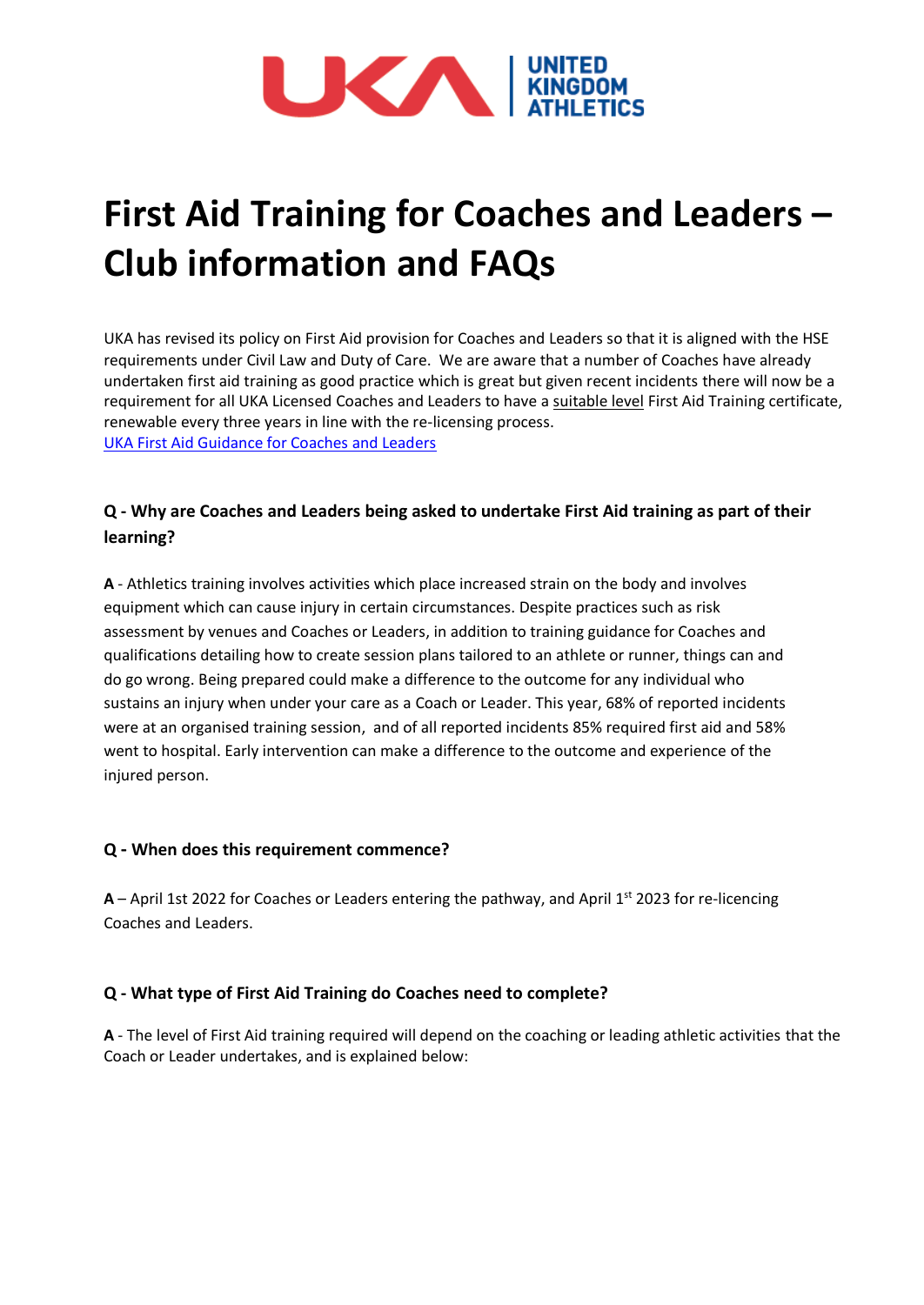



**Click here to access the [UKA First Aid Essentials in Sport and Active Leisure](https://www.athleticshub.co.uk/public/course-list/uka?what=First%20Aid%20Essentials%20in%20sport%20and%20Active%20Leisure) course NB: For Learners entering the Coach Education Pathway (Leader in Running Fitness or Coaching Assistant), this First Aid course will be included within their qualification.**

#### **Q - How long does the course take to complete?**

**A** - The course is 3 modules in length. Each module takes between 30 – 45 minutes to complete. Learners can start and leave the course at any time, which means that they can manage completion around their own schedule.

#### **Q – Is there a test at the end?**

**A** -There is a short multiple-choice knowledge test at the end of each module. There is a requirement to get 70% of answers correct. If the learner does not achieve this, then they can have 6 attempts in total at no further charge.

#### **Q – Trouble accessing the course?**

**A** - Booking information and trouble-shooting guides are available on our course booking pages. If they still can't access the course, please contact **[Learn@britishathletics.org.uk](mailto:Learn@britishathletics.org.uk)** 

#### **Q - What if our club Coaches only coach at a venue where there are always trained First Aiders present?**

A -Immediate First Aid can prevent a bad situation from getting worse. Coaches or Leaders are best placed to initiate First Aid immediately while further support is immediately sought from the trained personnel at the venue. This is why it is a requirement under Civil Law and Duty of Care.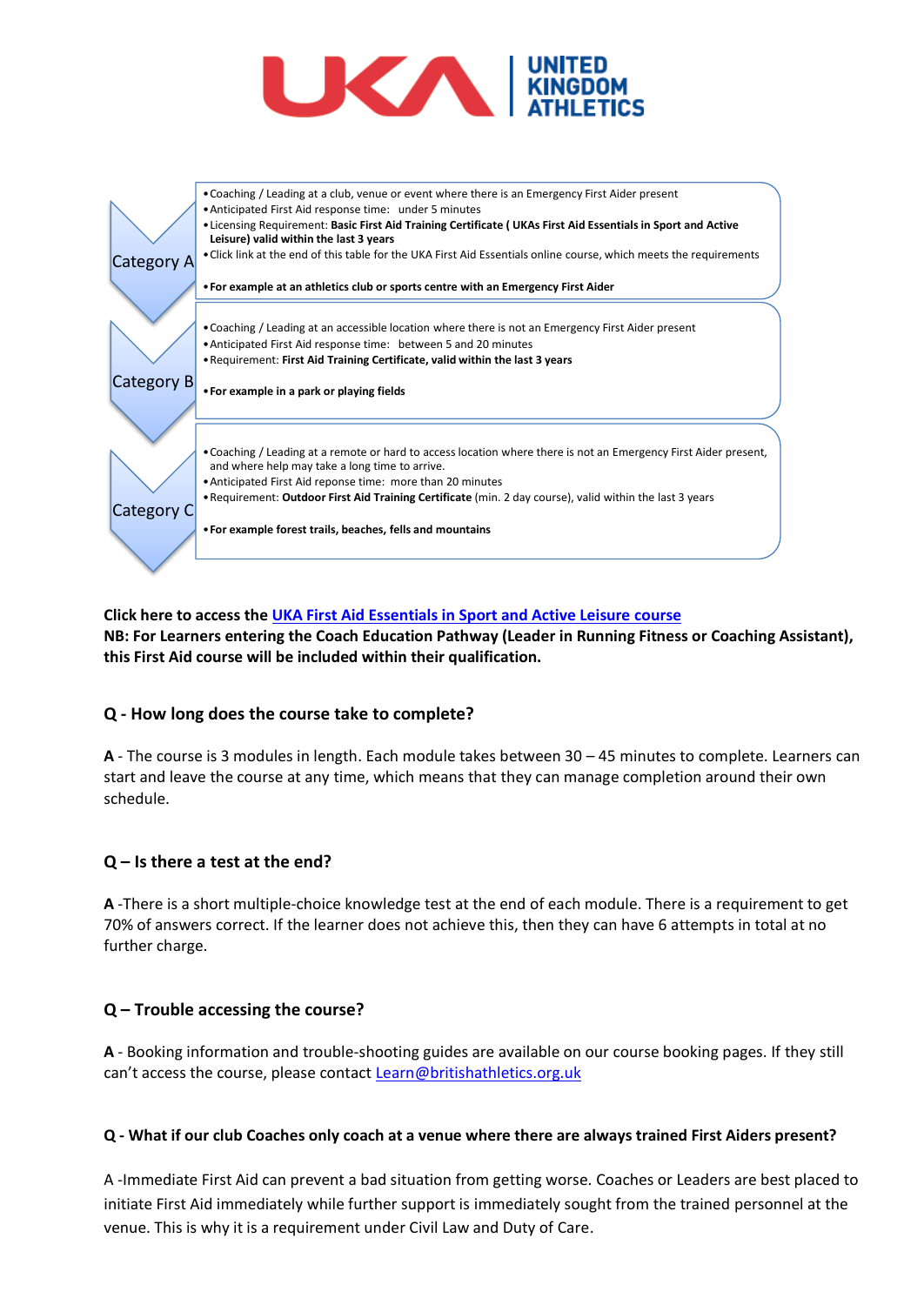

## **Q - Do they have to do the UK Athletics recommended module?**

A - No, if they have a valid First Aid Training certificate already, or wish to do an alternative course\*, then they can email a copy of the certificate to [Firstaidtrainingcertification@britishathletics.org.uk](mailto:Firstaidtrainingcertification@britishathletics.org.uk.org.uk) with their name, URN and statement confirming whether they are a category A, B or C coach. Certificates must be for training completed within the last 3 years.

\**Please refer to section 5.1 of the First Aid Training for Leaders and Coaches policy, for guidance on determining and selecting suitable courses.*

# **Q – We have a new coach who has registered for a coaching course on Athletics Hub, that includes First Aid Training, but they already have a valid First Aid qualification. Do they have to do the First Aid module associated with the coaching course?**

A - No they don't have to do the module and can just complete the knowledge test at the end of the modules to validate their knowledge, or alternatively email a copy of their certificate as stated in the previous question. However, we strongly recommend that all Leaders and Coaches who have access to the module, complete it. Refreshing their knowledge could make a difference to an injured athlete in their care.

## **Q - Can the Coaches or Leaders appeal a decision to not accept their existing First Aid Training Certificate?**

**A** - Coaches and Leaders who wish to dispute a decision, should appeal by email to [safety@britishathletics.org.uk](mailto:safety@britishathletics.org.uk) within 14 days of receiving the decision, stating on what grounds they wish to appeal. The original email, with copies of the original certificate, should be included within the appeal. The Health & Safety Team will review the initial decision, grounds for rejection and your appeal grounds and respond with a final decision within 14 days.

## **Q – The First Aid Training Module is also available as a standalone resource. Why is this?**

A - For many of the reasons mentioned above and others which can be found by following the link below, UKA feel it is important that the reach of this heavily subsidised course extends beyond Leaders and Coaches. <https://firstaidforlife.org.uk/first-aid/>

# **Q – Why can Coaches and Leaders complete a non-UKA First Aid training course and have it recognised, but for Safeguarding training, the UKA course is mandatory?**

A- This is because the UKA Safeguarding Training Module includes examples from the sport which many other courses do not, and it refers to the UK Athletics Policies and Procedures for managing welfare.